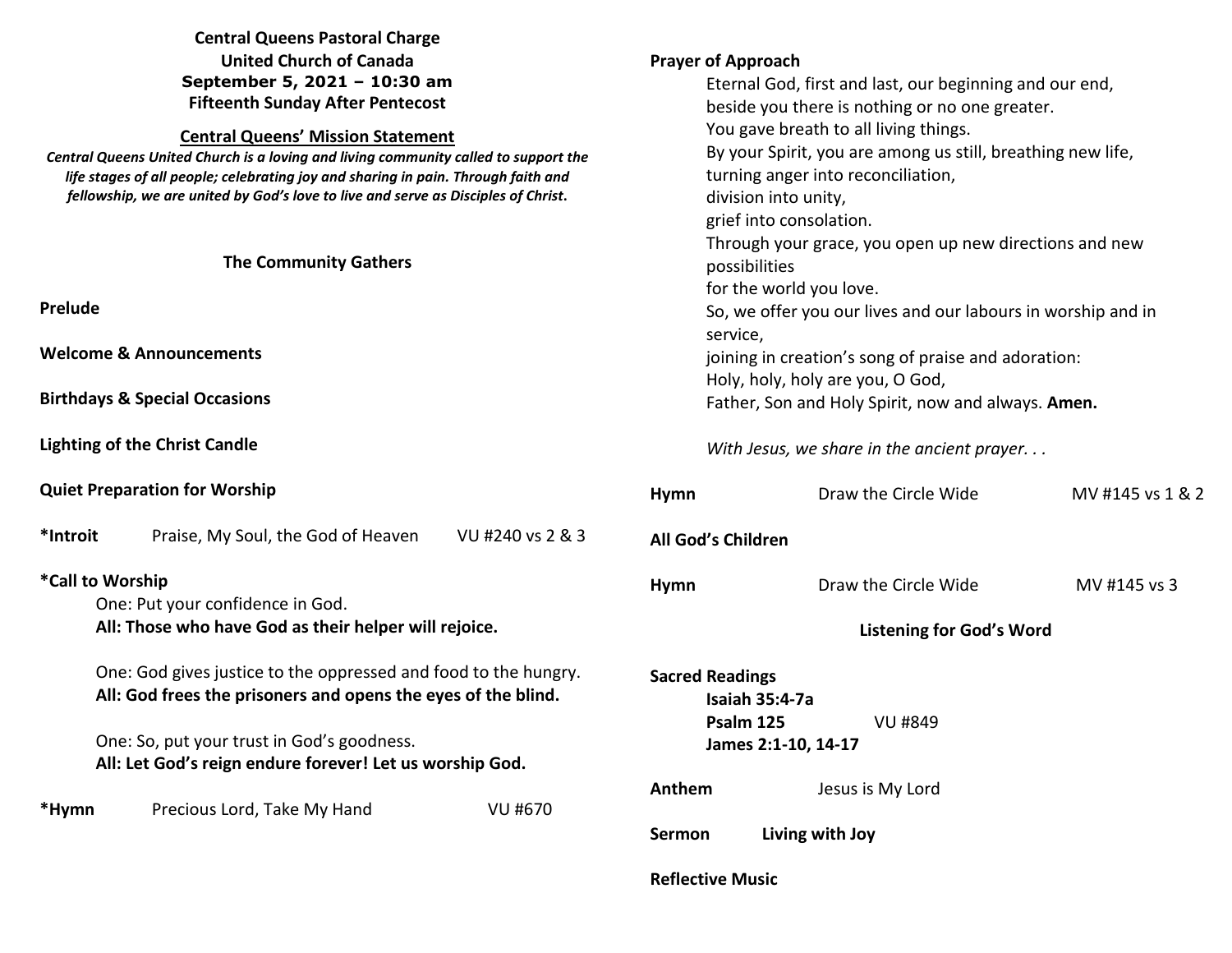## **Responding to God's Word**

**Offertory Invitation** 

**\*Offertory** Praise God from Whom all Blessings Flow VU #541

**\*Presentation of Offering** 

**\*Offertory Prayer** 

**Prayers of Thanksgiving and Intercession Come near to us and overcome our fear.** 

**\*Hymn** Praise the Lord with the Sound of Trumpet VU #245

**\*Blessing** 

**Amen.** 

\***Choral Benediction** Will You Come and Follow Me VU #567 vs 1 & 5

## **Postlude**

 **\*** Please stand as you are able

**Ministers All of us** 

**ClergyClergy Rev Greg Davis**<br> **Centrice Hours Tuesday, Wedne** Tuesday, Wednesday & Thursday 9 am – 12 pm Office Phone 902-964-2291 Email minister@cquc.ca

**Ministry of Music Kirk Neville**Website https://cquc.ca/index.htm Phone 902-786-9222 Email nevillevurry1@hotmail.com

**Church Office**

Office Hours

Wednesday & Thursday 9 am – 12 pm Phone 902-964-2221 Email office@cquc.ca

**A Warm Welcome to All** – We are delighted you've joined us. May God's word today strengthen your faith, inspire curiosity and learning, and motivate your service of others. All are welcome.

**Thank You** – The congregation of Central Queens United Church would like to thank Kirk Neville for leading our worship service this morning.

**Today's Bulletins** are placed in loving memory of Elmer & Adelma Reeves and Leslie & Hazel Frizzell. Lovingly remembered by Cecil & Hazel Frizzell.

## **Life and Work of Our Church**

**Greg's Office Hours:** Tuesday, Wednesday and Thursday from 9 am – 12 pm. If anyone is in the hospital or would like a visit from Greg, please call him at 902-964-2291. If you wish to meet with Greg outside the scheduled hours, please call 902-964-2291 or email minister@cquc.ca for an appointment.

**In-Church Services:** Registration is **required**. To register, please call 902-964-2221 or email *office@cquc.ca*. Please wear your mask while singing. If you are registering **after 12 pm Thursday**, please text or call Velda at 902-940-7674.

**FundScrip** – Janet will be placing an order today. Next order date will be September 19<sup>th</sup>. You can reach Janet by email (<u>jhowes1969@gmail.com</u>) or by phone (902-393-1527). Ordering will be every 2 weeks. E-transfers accepted.

**Fall Take-Out Roast Beef Dinner** – Central Queens United Church is holding their Fall Take-out Roast Beef Dinner on Saturday, September  $25<sup>th</sup>$ . A tasty hot roast beef meal with all the trimmings including a delicious dessert!

Ticket prices: \$16/adult, \$7/child (6-12yrs) and free for children under 6 yrs. of age.

\*\*\*\*\***Please note**: This dinner is **TAKE-OUT ONLY**. Customers are asked to remain in their vehicles. Tickets will be collected at that time and meals delivered to them.